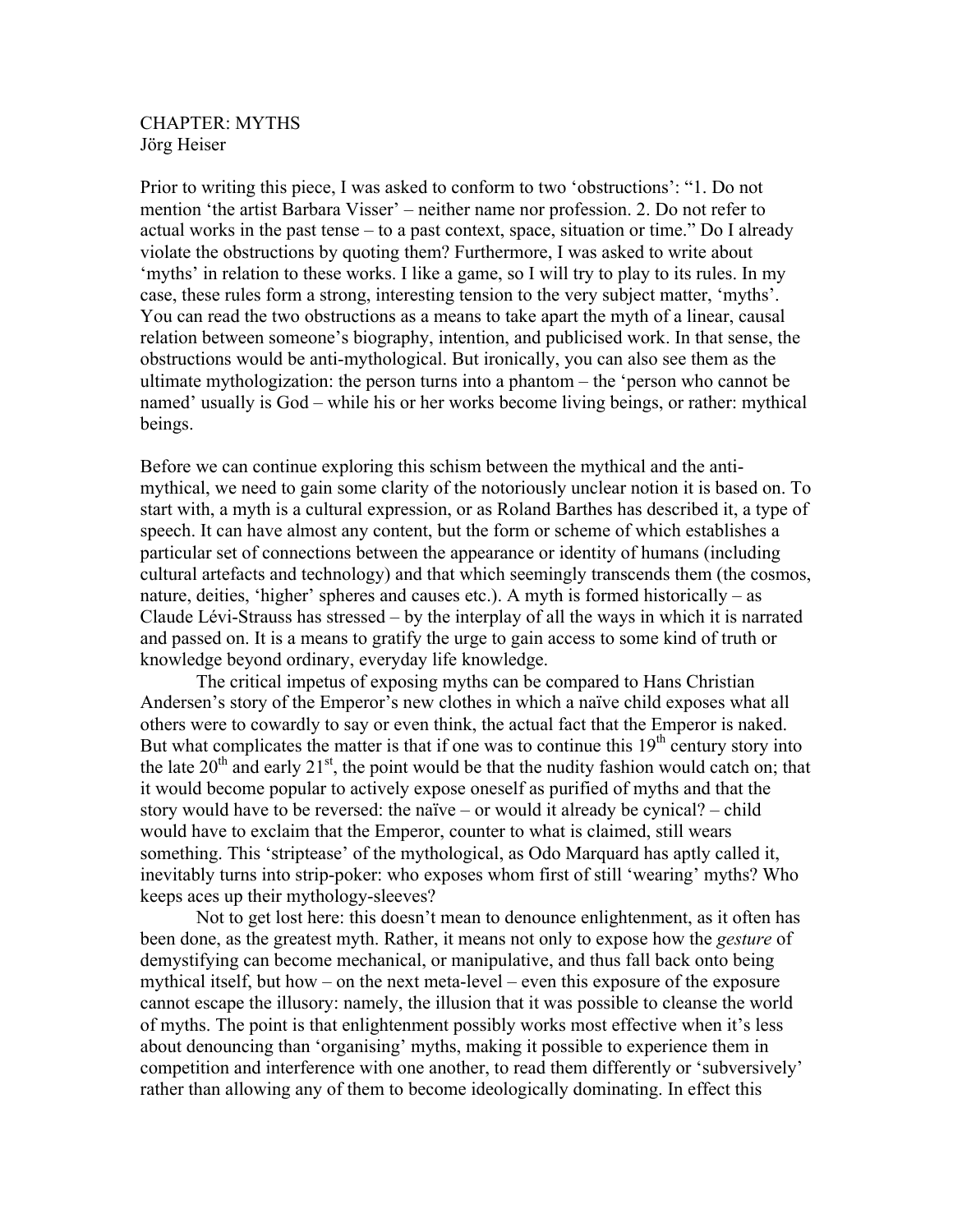means to favour, as Odo Marquard has argued, the poly-mythical over the monomythical. Sounds like a hell of mishmash relativism but the point is really to understand this concept of enlightenment as an active social and discursive 'navigation' amongst competing myths, ensuring that they remain in competition instead of a passive, indifferent tolerance towards all of them.

In art, hence, the schism between the mythical and the anti-mythical turns out to be really the schism between the mono-mythical and the poly-mythical. It is this schism where interesting art is situated; it sits on the fence between striving for and dismantling mythical hegemony. It is egotistic and self-negating, it clothes and strips, it interferes and retreats, praises and mocks, entertains and disturbs, fucks up and beautifies, often all in one go, while resisting the urge to identify itself merely with the role of either prosecutor or defender. Thus the history of art, to some extent parallel to the history of the Enlightenment, can be told as a struggle between the mono-mythical and the polymythical. What in the  $20<sup>th</sup>$  century follows the old myth of the genius artist in touch with higher powers (whether through talent or madness) is that of the artist as hard worker, even manager. Lévi-Strauss compares the mythological way of thinking with the improvisational methods of the bricoleur, juxtaposing it with the supposedly systematic methodology of the engineer; Jacques Derrida in turn 'exposes' the engineer as a myth created by the bricoleur. The relation between bricoleur and engineer seems analogous to that between the classical modern Cubist or Surrealist on the one hand and Constructivists on the other, or, on the next meta-level, between Modernism in general and the first generation Conceptualists – with the ironic turn that the Conceptualists where 'engineers' of exposing myths, turning the 'strip-poker' of exposing the myths of Modernism into a systematic method, often neglecting their own debt to it. However, 'Romantic' Conceptualists such as Bas Jan Ader or 'Tropical' Conceptualists such as Lygia Clark were countering the all too easy denunciation of the image as kitsch, the act as faux-authentic, and the object as fetish, with the very means of conceptualism – in other words, favoured the poly-mythical over the supposedly anti-mythical strip-poker which is ultimately mono-mythical. Warhol would be another example of an artist whose attitude towards the bricoleur vs. engineer schism took the form of a kind of Russian nesting doll of mythical personas and images (Warhol as both hardworking and bored'n'lazy, genius and dilettante, sociable and semi-autistic, etc.).

Which finally brings us to... (oops I almost mentioned her name) and her work. It can be read as an intricate set of experiments exploring three distinct ways of 'navigating' myths, and a possible notion of truth that we inevitably need in order to do so. These three different ways, I would argue, correspond to the three different types of empirical knowledge as defined by Donald Davidson: knowledge about what's in my mind, in the world, and in other people's minds. The point for Davidson is that you can't have one without the other, that these three types of knowledge rely on each other to gain some kind of stability like the three legs of a tripod: that for example you only can know what you think by comparison, via communication, with what other people think, against the background of what's in the world – and that truth, as inaccessible as it may be, is the only 'intersubjective standard' that ultimately allows that comparison (a statement you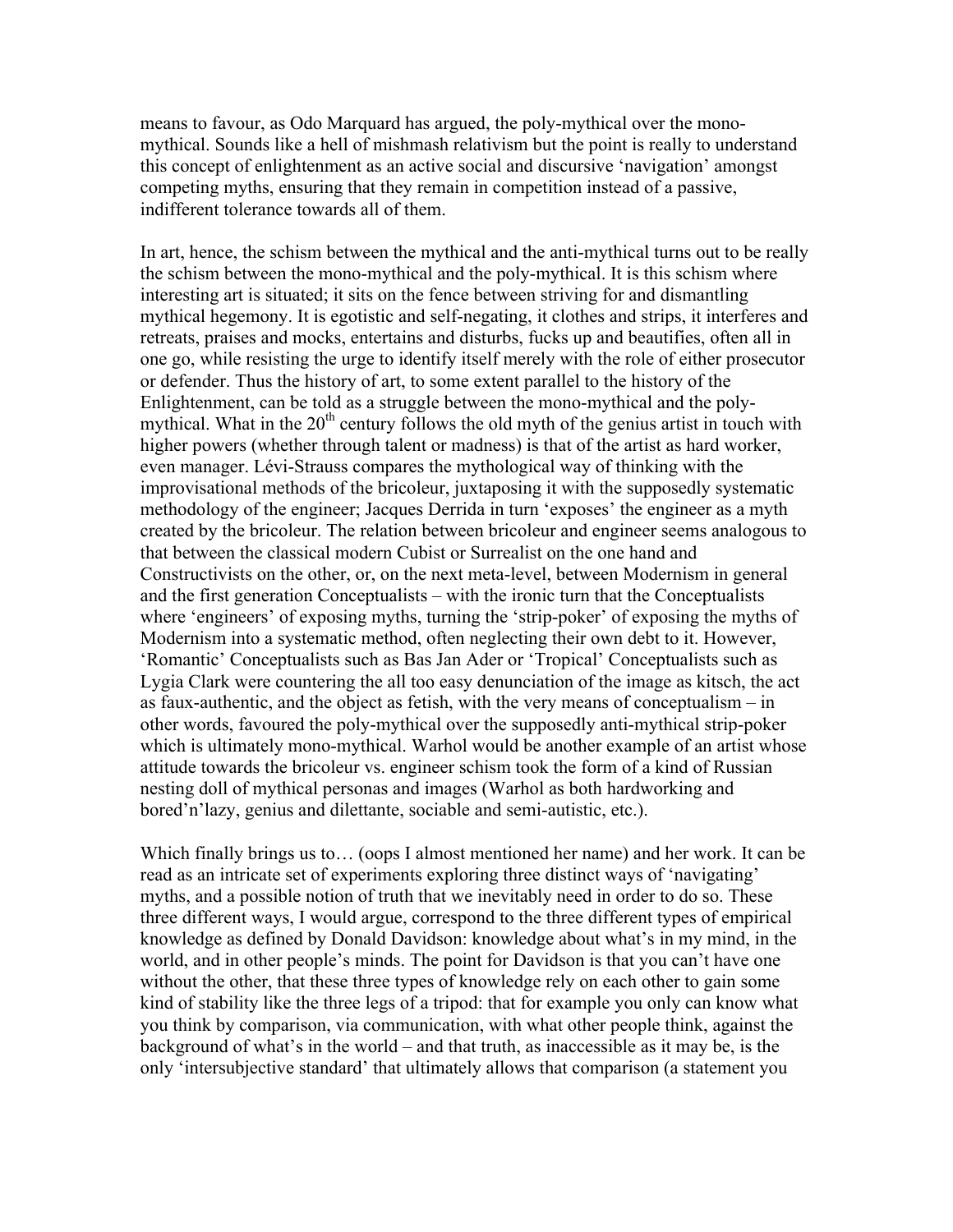have to take with the pinch of salt that Davidson makes quite clear that it's easier to say what truth is not than what it is).

The 'knowledge about what's in my mind' corresponds to the kind of work that predominantly explores what could be called 'performing the myth'. *Philippa* consists of shots of an aristocratic Amsterdam  $17<sup>th</sup>$  century house – called the van Loon house after the family who owned it from the  $19<sup>th</sup>$  century on – with heavily decorated period rooms through which a woman wearing three kinds of lady-style attires (elaborate hairdos, high heels, expensive looking dresses) moves 'hysterically' – signalled by the slapstick, silentmovie type accelerated speed – using secret doors or sliding down the richly ornamented copper banister. She basically is three women at once – decadent, odd, idiosyncratic – who look for each other, or hide from each other, yet miss each other all the time, while a female voice keeps calling out for *Phiiilliiipa!?* Phillipa in that sense is a phantom, a ghost. According to press release descriptions of the piece, the protagonist is supposedly the 'real' Philippa van Loon, last descendent of the van Loon family who spent her childhood in the house. But we can't be sure that is actually the case, since according to the website of Museum van Loon, Thora Egidius, wife of Willem van Loon, until her death in 1945, was the last resident of the house. And we don't need to be sure. Because ultimately it feels like we are watching glimpses into the mind of a single woman who is stuck with different options of making sense for herself in terms of playing her social role. The labyrinthic house becomes both an allegory for the psyche – for its trap doors, hidden rooms, staircases, its phantoms and ghosts – and for the mythical identification of women with the domestic sphere that was accelerated, if not 'invented' by the new kind of capitalism so characteristic for the Dutch Golden Age. A monitor displaying the work is located in the rustic kitchen – the kitchen obviously being the most blatant site of that mythical identification – while ironically the protagonist roams the house anywhere but the kitchen. The mono-myth of the woman-as-domestic, in the mind of *Philippa*, turns into a poly-mythical farce.

'Knowledge about what's in the world' seems to correspond to the kind of works that at first look seem to simply 'represent' some ordinary aspect of the world. Starting with the title, the ten-minute video loop *Decorealism* creates the impression of focus on what could at first seem arbitrary aspects of everyday life – the decorum that supposedly is just a derivative side-aspect of the 'real thing'. We see a static total shot of a modernist cinema building, and entering the frame from the front, an old couple in grey Sunday best are slowly walking backwards towards it, as if the film was running backwards – yet in the background we see other passers-by (two teenagers entering the cinema, a person with a dog leaving it) going forwards. We realize the couple must have been instructed to move that way. What could be the establishing shot for a movie scene – extras instructed to provide realist background for what the actors are doing in the forefront – is twisted and made the 'actual thing' by a single inversion. Later on in the piece, we return to the cinema, shot from the same angle, and this time it's two women with prams who first stand still before a silly bell sound rings and they move slowly away, leaving the site, which ends the scene – the impression of extras being instructed is being emphasised. Another short scene of an equestrian on a large horse in front of a temple-like building is hilariously deadpan: the horse, like a donkey, obstinately resists desperate attempts to make it move (in a later return to the scene, another person tries to help, but to no avail). Often the short scenes – which are divided by unhurried fades to black – have the same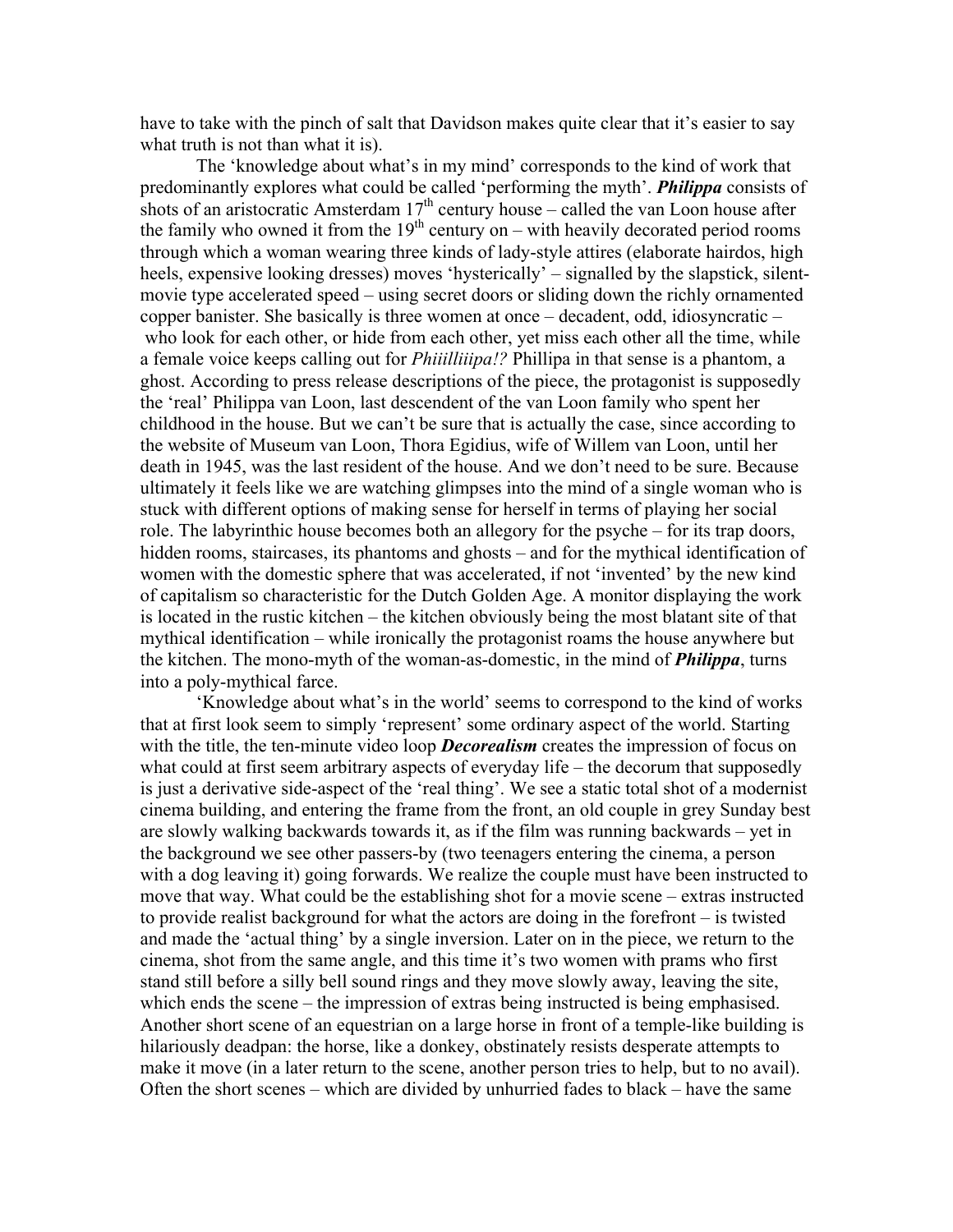generic birds-in-the-park-soundtrack, otherwise they are almost no voices except for cryptic utterances that seem to stand for film set instructions. 'Knowledge about the world' comes in the disguise of the way it is manifested as media reality (film, TV etc.), as the 'decorealist' milieu for what goes on in our minds, or other people's minds. The extras – turned main protagonists by the way their movements are stopped, inverted, instructed etc. – are enacting the struggle to make sense of the world and our place in it along the way.

'Knowledge about what's in other people's minds' finally corresponds to the works that predominantly deal with the impersonation of a character based on a real person. In regard to *Philippa***,** we are sure what we see is an impersonation of three characters by the same person, while we have doubts about the claim that the person Philippa van Loon actually exists. It's the other way round with pieces like *Interview with Duiker, Gimines***,** *Lecture with Actress, and Lecture on Lecture with Actress*: here we may have doubts about who is actually providing the impersonation, yet we can be pretty sure that this impersonation does refer to an existing person (an architect, an actress, an artist). Otherwise, these pieces would be kind of pointless: because they would render irrelevant the question of what's in the other person's mind (the architect's, the actress's, the artist's); in other words, this relative stability of reference to an authentic person highlights that despite of that stability we still have no direct access to what's in that person's mind. *Interview with Duiker* consists of what seems like a short, satellite-TV interview with the famous Dutch architect Johannes Duiker who designed the classical Modernist cinema in which the piece is shown: images, with typical technical transmission errors, of a Methuselah giving grumpy answers to a journalist's questions; yet a little bit of research would easily reveal that Duiker already died in 1935. The point of the piece however is not just the funny fake, but the way it projects the question of how 'original' generations of producers in early Modernity, if they were still alive, might actually think about the way their work is perceived in the post-1960s world of late or Post-Modernity; in other words, it provokes you to imagine what would be 'in other people's minds' if they hadn't died.

*Gimines* is based on a participation in a Lithuanian sitcom of the same name (meaning 'relatives'), in which appears the character of a Dutch artist named Barbora [sic] Visser (introduced as the wife of a Lithuanian surgeon living in the US). The point is of course that, while we can assume that for the predominant part of the TV audience, the question whether this character is based on a real character or not has no relevance whatsoever. However, presented in the art context, this 'irrelevance' bounces back ironically onto the image of the authentic artist, emphasising and highlighting the way her 'performance' as a person does not provide privileged access to what's in her mind, lest her work. In *Lecture with Actress,* this mix-up comedy aspect is transferred into the plot itself: at a symposium on 'reality as fiction', the artist is played by an actress that looks and behaves quite differently from her. Because of the fact that she receives her lines through an earpiece and repeats them hesitantly and mechanically, the situation becomes slightly surreal, even more so as a video presentation of *Gimines* reveals the fact that the person who plays the character *Barbora Visser* and is supposedly the same person now present in the room looks completely different. We don't know what's in the actress's mind, but we do get an idea of what is *not* in her mind: most of the things she mechanically says. Yet a large part of the audience seems continuing to accept that the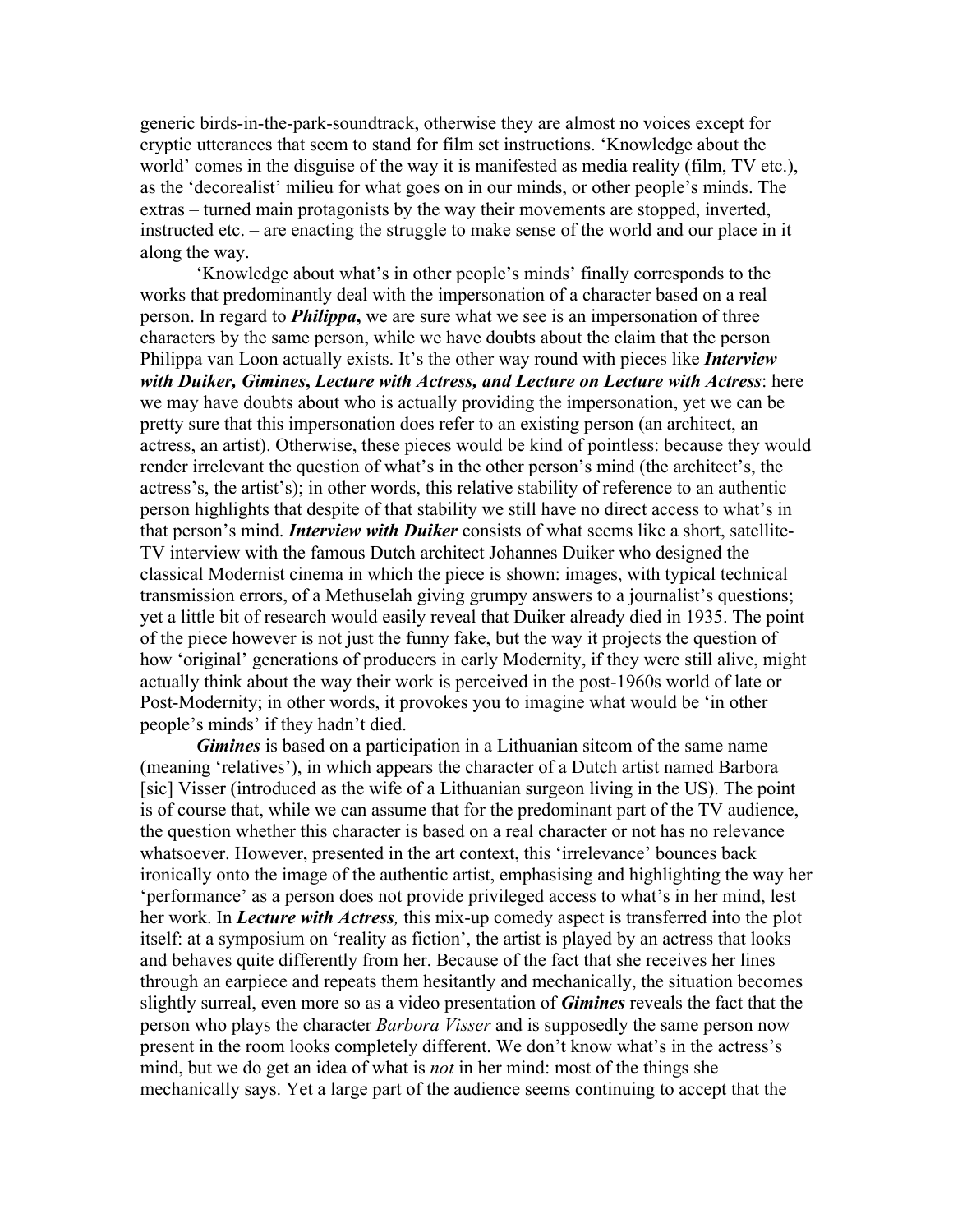person they are listening to is the one they think it is. *Lecture on Lecture with Actress* turns the screw once more: it starts with a woman standing in front of a screen, introducing herself as "Barbara Visser", telling the story of *Lecture with Actress*. It becomes increasingly impossible to untangle the conundrum, because you would have had to be familiar with these earlier works beforehand to distinguish who's playing whom. In other words, our knowledge of 'what's in other people's minds' relies heavily on our knowledge of what's in the world and of knowing what's in our own mind.

*Actor and Liar* is even more so than *Lecture on Lecture with Actress –* a 'metawork' in terms of providing, in its 'explicit' content, a discussion of the interrelation between Davidson's triad of knowledge. Like *Philippa*, it delves into how we relate to what's in our mind, but like *Decorealism* it does so predominantly by looking at manifestations in the world, while – like *Lecture with Actress* – pointing to the question of how a person's behaviour relates to what's supposedly in that person's mind. *Actor and Liar* is a double back-to-back DVD projection on a suspended screen. It begins with a certain Mr. van Watermeulen on the one side, reading from a letter he wrote to a certain Mr. Neuman, who has been sent to prison for fraud – he sold pieces of the moon. In his letter Watermeulen argues that Neuman had obviously sold an idea, not an object – apparent due to the fact that someone buying a plot of land on the moon would evidently have no access to it – and thus did something which is a tradition of Conceptual Art: to hand over a certificate to confirm that an idea has been sold. Neuman – seen on the other side of the screen sitting in a prison cell, and played by the very same actor – listens attentively, before responding by saying, with slight sarcasm, that Mr. van Watermeulen should have been his lawyer, saving him from his prison sentence with that very argument. Watermeulen in turn says: "In the book *The Psychology of the Liar*, I read that the intention of lying is to convince another person of something the liar believes is false." The interesting point here is that there is a distinction made between lying and believing something to be true or false: which includes the possibility that someone is stating something as supposedly true that he believes to be false, yet then actually turns out to be true. This points to the classic philosophical paradox of Epimenides of Knossos stating that "all Cretans are liars". Epimenides, being a Cretan himself, either believes what he says is true – that all Cretans, including him when making that statement, lie – then he is precisely not lying when making that statement; or he believes what he says is false, then he's lying but then the Kretans, including him, wouldn't be liars. Both possibilities remain paradoxical, and the only 'solution' is to simply state that a sentence like this can be 'neither true nor false'. In the case of the 'liar' selling pieces of the moon, we have a similar ambiguity. One could argue that he simply convinces others of what he believes is true; that it is possible to 'own', in some imaginative way, a piece of the moon through the transaction he offers. However, it's not possible to make that argument without knowing how precisely the transaction took place and was argued: for example, if the context makes clear that a buyer was buying under assumptions and suggestions of an 'actual' ownership of juridical viability, which is clearly not the case, then the 'liar' is knowingly allowing that assumption to be an implication of that transaction, and then he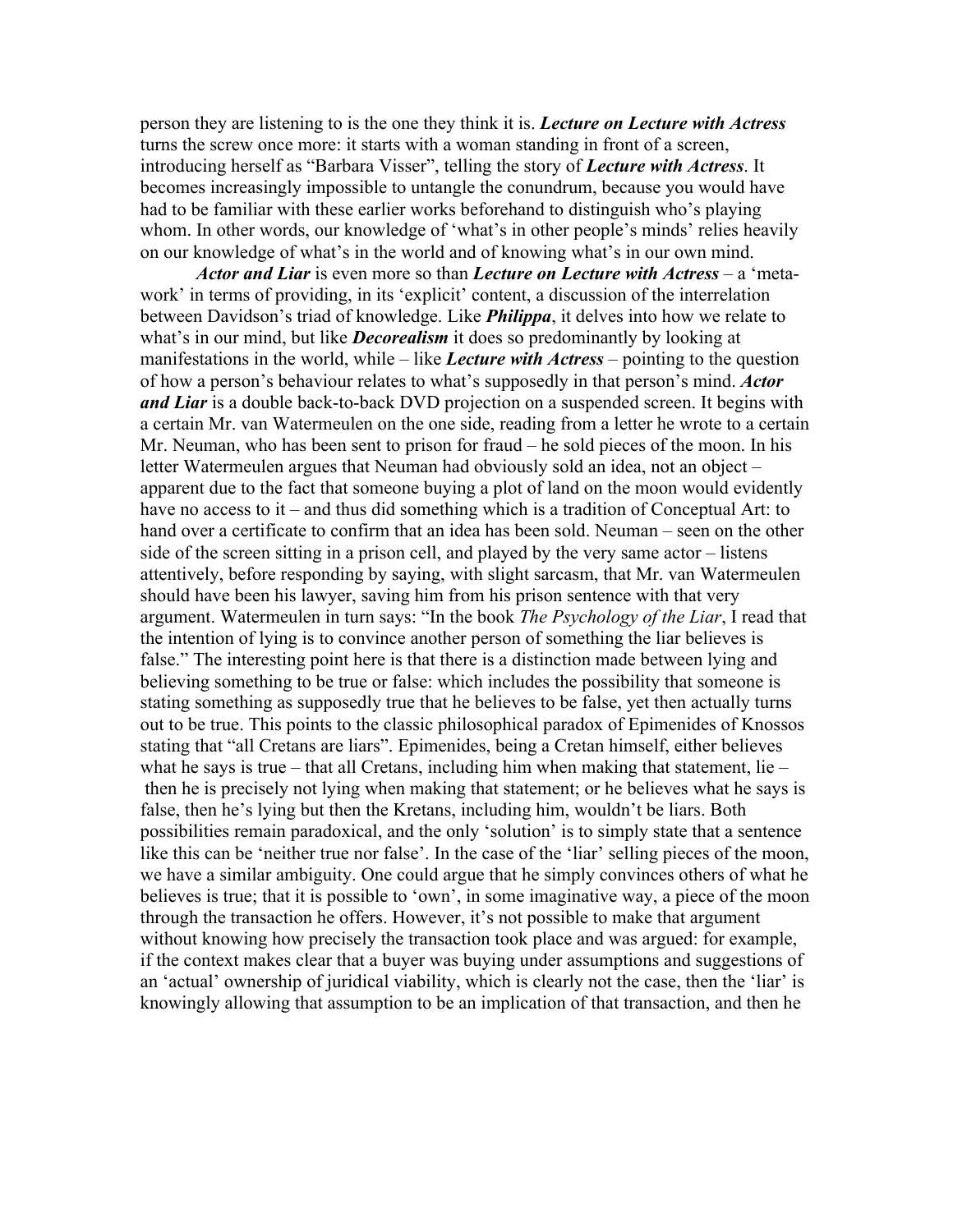*is* in fact a liar (Davidson: 'Our speech acts reveal our underlying attitudes towards our sentences; *but often indirectly*.')<sup>1</sup>

It is this question of how much we know about the concrete context of a 'transaction' – or more generally of some form of communication – that is the defining line in terms of dealing with notions of the mythical, and the true. Admitting that we can never know *everything* about that concrete context (the precise relation between what in a given case was/is in my mind, in the world, and other people's minds) is to admit that the potential of 'unravelling myths' in terms of something being true or false exists, but we inevitably have to live with and 'negotiate' myths as we can never fully master that potential (unless we assume to be God, which would be the ultimate myth). As Donaldson puts it: "Realism, with its insistence on radically non-epistemic correspondence [i.e. the philosophical belief that truth is 'objective', completely independent of what is in people's minds], asks more of truth than we can understand; antirealism, with its limitation of truth to what can be ascertained [i.e. the philosophical belief that truth is 'subjective', completely dependent on what's in people's minds], unnecessarily deprives truth of its role as an intersubjective standard. If we want to speak the truth about truth, we should say no more than need be."<sup>2</sup>

Truth as an 'intersubjective standard' – rather than being either what radically cannot be ascertained or only that which can be ascertained – is a kind of navigational tool in-between, between the known and the unknown, between what I know and what I don't know about what's in my mind, in the world, and in other people's minds. That implies it's a 'tool' that is subject to revision and recalibration. Davidson's proposal to see truth as neither completely detached from communication and experienced reality nor only residing within the limits of what we can access via communication and experienced reality can also be read in regard to the mythical versus the anti-mythical: while we 'navigate' competing myths, we may assume that we test their truth-value, but must be aware that we can never have full access to all necessary data to ultimately determine it. 'We should say no more than need be' expresses that remaining uncertainty.

It's a beautiful irony that on the cover of Donald Davidson's book *Subjective, Intersubjective, Objective*, the designer used a cropped portrait of the bald-headed philosopher wearing a turtleneck and put a kind of glowing aura around it, making him look like the leader of a Sci-Fi sect. This tension between the pragmatic tone of Davidson and the way he's presented as a freaky guru corresponds nicely to the works discussed in this essay: because they sit on the fence between embracing the humbleness of a statement like 'if we want to speak the truth about truth, we should say no more than need be' and pointing out at the same time that it is actually not that humble: that stressing the importance of not saying too much can easily make you sound like an oracle, or phantom. This should also make clear that these works are not an expression of a kind of trickster scepticism that simply asserts that we have no access to truth because everything could be a lie. Rather, by way of suggesting tensions between intentions and utterances, these

 $\frac{1}{1}$ <sup>1</sup> Donald Davidson, *Subjective, Intersubjective, Objective*, Oxford University Press 2001, p. 190 (my italics)

<sup>&</sup>lt;sup>2</sup> Donald Davidson, op. cit., p. 191